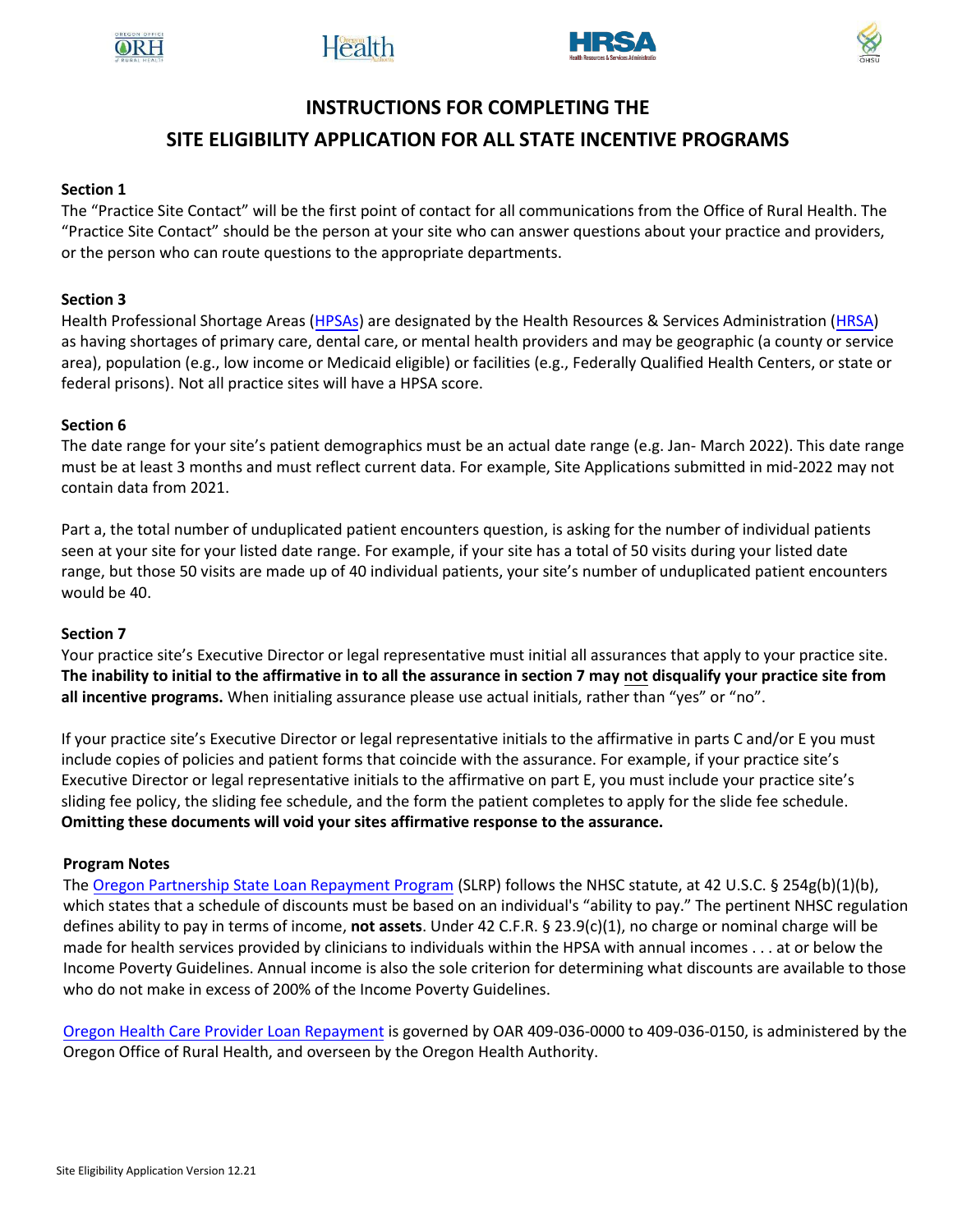





# **SITE ELIGIBILITY APPLICATION FOR ALL STATE INCENTIVE PROGRAMS**

Please complete and submit this application and The Office of Rural Health (ORH) will work with your practice site to find the resources that best meet your practice site's needs based on your practice site's qualifications. Oregon's provider incentive programs are administered by ORH in partnership with the Oregon Health Policy Board (OHPB), the Oregon Health Authority (OHA), and the Health Resources Services Administration (HRSA)

> **This application determines practice site eligibility for the following programs:**  [Healthcare Provider Incentive Loan Repayment](https://www.ohsu.edu/xd/outreach/oregon-rural-health/provider-incentives/loan-repayment/ompclrp.cfm)  [Oregon Partnership State Loan Repayment Program](https://www.ohsu.edu/xd/outreach/oregon-rural-health/provider-incentives/loan-repayment/slrp.cfm) (SLRP) [Primary Health Care Loan Forgiveness](https://www.ohsu.edu/oregon-office-of-rural-health/oregon-behavioral-health-loan-repayment-program) (PCLF)

> > [Scholars for a Healthy Oregon Initiative](https://www.ohsu.edu/xd/outreach/oregon-rural-health/provider-incentives/loan-forgiveness/pclf.cfm) (SHOI)

For questions about these resources, or this application, please contact the ORH Rural Workforce Team: [ruralworkforce@ohsu.edu](mailto:ruralworkforce@ohsu.edu) or 503.494.4450.

**Please submit the completed application via email or fax: Email[: ruralworkforce@ohsu.edu](mailto:ruralworkforce@ohsu.edu) or Fax: 503.494.4798**

| Name of Practice Site's Coordinated Care Organization (CCO): Manual Community of Practice Site's Coordinated Care Organization (CCO):                                                                                          |                                                                                                                                                                                                                                      |  |  |  |  |
|--------------------------------------------------------------------------------------------------------------------------------------------------------------------------------------------------------------------------------|--------------------------------------------------------------------------------------------------------------------------------------------------------------------------------------------------------------------------------------|--|--|--|--|
|                                                                                                                                                                                                                                |                                                                                                                                                                                                                                      |  |  |  |  |
|                                                                                                                                                                                                                                |                                                                                                                                                                                                                                      |  |  |  |  |
|                                                                                                                                                                                                                                |                                                                                                                                                                                                                                      |  |  |  |  |
| City: City: City: City: County: County: County: County: County: County: County: County: County: County: County: County: County: County: County: County: County: County: County: County: County: County: County: County: County |                                                                                                                                                                                                                                      |  |  |  |  |
|                                                                                                                                                                                                                                |                                                                                                                                                                                                                                      |  |  |  |  |
|                                                                                                                                                                                                                                |                                                                                                                                                                                                                                      |  |  |  |  |
|                                                                                                                                                                                                                                |                                                                                                                                                                                                                                      |  |  |  |  |
|                                                                                                                                                                                                                                |                                                                                                                                                                                                                                      |  |  |  |  |
| 3. Practice Site's Health Professional Shortage Area (HPSA) Scores:                                                                                                                                                            |                                                                                                                                                                                                                                      |  |  |  |  |
| □ Primary Medical Care HPSA Primary HPSA Score<br>Primary HPSA Score  2019                                                                                                                                                     |                                                                                                                                                                                                                                      |  |  |  |  |
| $\square$ Mental Health Care HPSA                                                                                                                                                                                              | Mental HPSA Score <u> Letter and the set of the set of the set of the set of the set of the set of the set of the set of the set of the set of the set of the set of the set of the set of the set of the set of the set of the </u> |  |  |  |  |
| $\Box$ Dental Care HPSA                                                                                                                                                                                                        | Dental HPSA Score <u> </u>                                                                                                                                                                                                           |  |  |  |  |
|                                                                                                                                                                                                                                |                                                                                                                                                                                                                                      |  |  |  |  |

4. Is this practice site located in an area of Oregon that i[s designated as rural?](https://www.ohsu.edu/xd/outreach/oregon-rural-health/about-rural-frontier/index.cfm)  $\Box$  Yes  $\Box$  No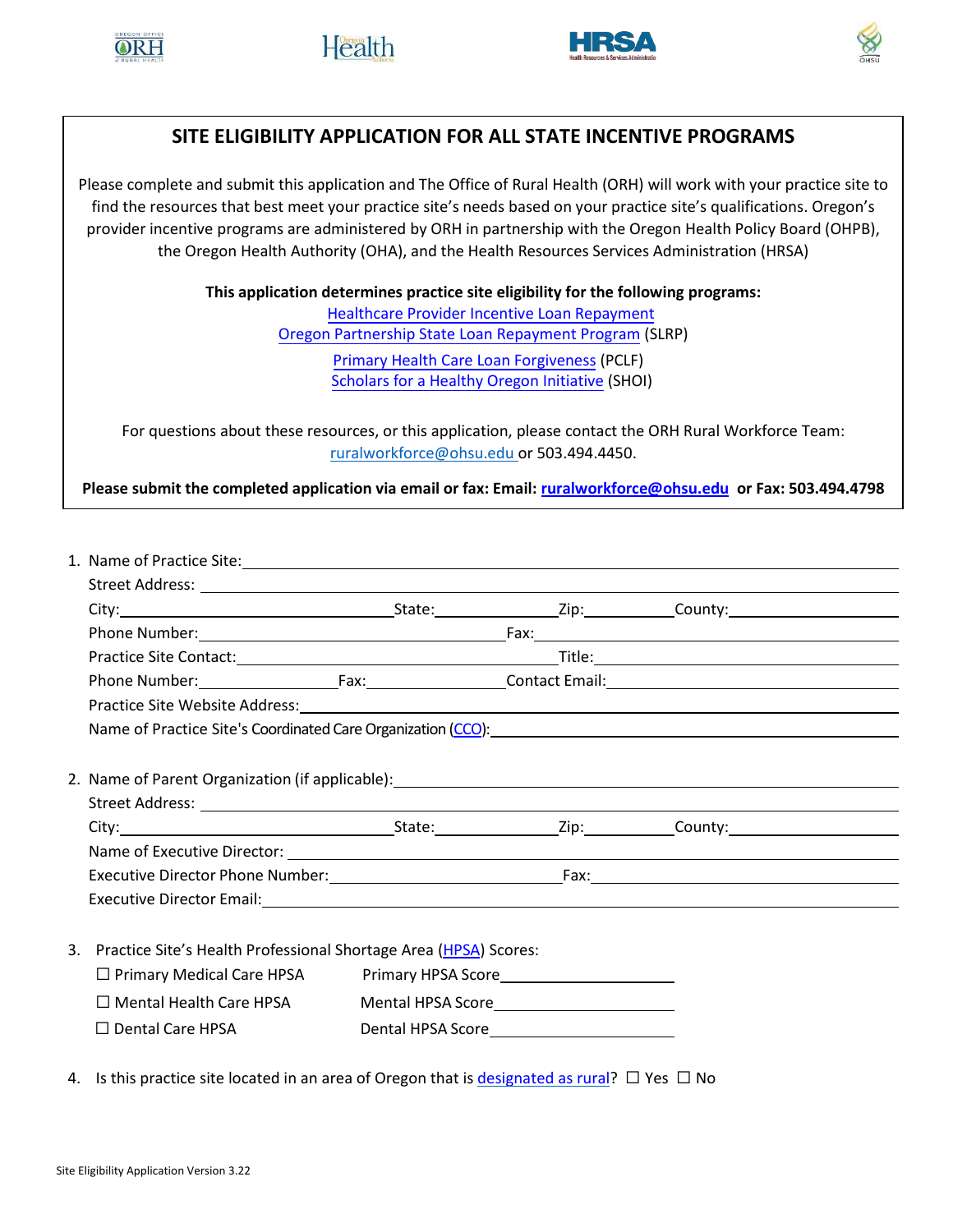







- 5. Type of Organization (please indicate your organization type in each of the following areas):
	- a) Please select one: □ For Profit □ Nonprofit
	- b) Please select one: □ Private □ Public
	- c) Please select one: □ Rural Health Clinic [\(Certified\)](https://www.ohsu.edu/oregon-office-of-rural-health/rural-and-frontier-clinics) d) Patient-Centered Primary Care Home [\(PCPCH\)](https://www.oregon.gov/oha/HPA/CSI-PCPCH/Pages/Standards.aspx):  $\Box$  Yes  $\Box$  No; if yes indicate tier:  $\Box$  1  $\Box$  2  $\Box$  3  $\Box$  4  $\Box$  5 ☐ Dental Clinic  $\Box$  Mental Health Clinic/ Facility ☐ Federally Qualified Health Center/ Community Health Center[\(FQHC/CHC\)](https://findahealthcenter.hrsa.gov/)  $\Box$  Critical Access Hospital [\(CAH\)](https://www.ohsu.edu/oregon-office-of-rural-health/oregons-cahs) ☐ Primary Care/ Family Practice Clinic  $\Box$  Other, specify:
- 6. Practice Site Patient Information

The majority of our providers are eligible for reimbursement from:  $\Box$  Medicare  $\Box$  Medicaid  $\Box$  Both

This practice site provides:  $\Box$  Inpatient Services  $\Box$  Outpatient Services  $\Box$  Both

Date range for following patient demographics (minimum 3 months):

- a) Total number of unduplicated patient encounters at site for above date range:
- b) Percentage of sliding fee schedule patients:
- c) Percentage of Medicaid patients:
- d) Percentage of Medicare patients:
- e) Percentage of patients below 200% of the federal poverty level (ifavailable):
- 7. Executive Director or legal representative must initial the following applicable assurances. Answering to the affirmative for all of these assurances is required for participation in the [Oregon State Partnership Loan](https://www.ohsu.edu/xd/outreach/oregon-rural-health/provider-incentives/loan-repayment/slrp.cfm) [Repayment Program,](https://www.ohsu.edu/xd/outreach/oregon-rural-health/provider-incentives/loan-repayment/slrp.cfm) but is not required by all incentive programs.
	- A. This practice site does not discriminate in the provision of services to an individual because the individual is unable to pay for services.
	- B. This practice site does not discriminate in the provision of services to an individual because payment for those services would be made under Medicare, Medicaid or the State Children's Health Insurance Program.
	- C. This practice site does not and will not discriminate against anyone on the basis of age, ancestry, disability, race, color, citizenship, national origin, creed, political or religious affiliation, sex (including pregnancy-related conditions), familial or marital status, sexual orientation, gender identity or expression, marital status, military status, unfavorable discharge from the military, status as a protected veteran, or other groups protected by law **(Please attach a copy ofthese policies to this application)**.
	- D. This practice site uses a schedule of fees or payments for the practice site's services that is consistent with locally prevailing rates or charges and is designed to cover the site's reasonable cost of operation.
	- E. This practice site has a policy to accept all patients regardless of their ability to pay. The policy includes an implemented schedule of discounts (sliding fee scale) for patients whose income is under 200 percent of federal poverty guidelines. This practice site does not conduct asset testing to determine discounts. **(Please attach a copy of this policy, and all applicable patient forms, to this application.)**